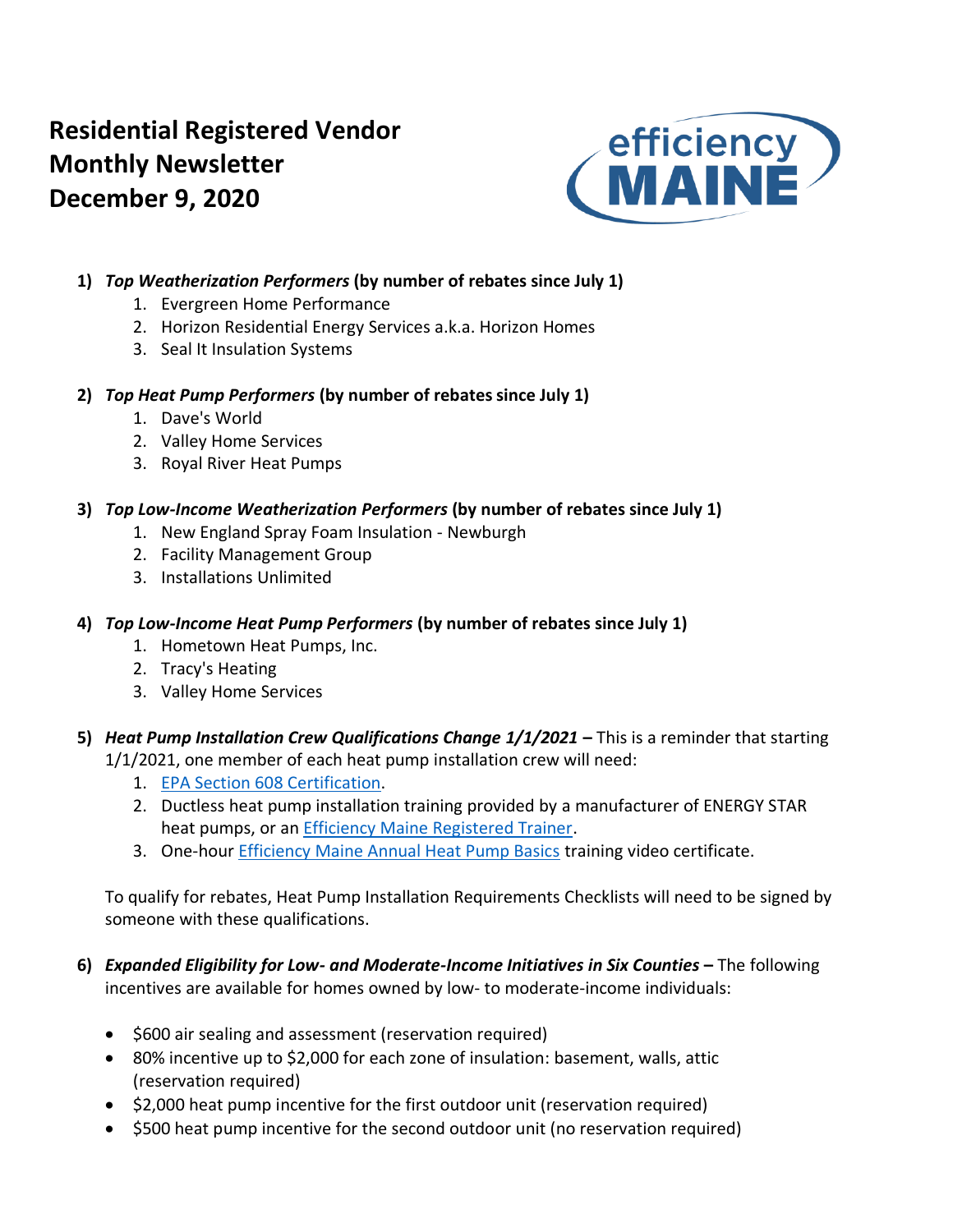Eligibility is based on either participation in the Low Income Home Energy Assistance Program (LIHEAP) (as confirmed by Efficiency Maine) or property value (combined building and land, before exemptions).

As of 11/16/2020, the property value thresholds for six counties is \$130,000, up from \$100,000. Below are the new property value thresholds, by county, as compared to the old thresholds.

| County                                                 | <b>Old Combined Building and</b><br><b>Land Assessed Value</b> | <b>New Combined Building</b><br>and Land Assessed Value |  |  |  |  |
|--------------------------------------------------------|----------------------------------------------------------------|---------------------------------------------------------|--|--|--|--|
| Aroostook, Somerset,<br>Washington, Piscataquis        | \$80,000                                                       | \$80,000                                                |  |  |  |  |
| Franklin, Oxford, Penobscot                            | \$90,000                                                       | \$90,000                                                |  |  |  |  |
| Androscoggin, Kennebec,<br>Waldo                       | \$100,000                                                      | \$100,000                                               |  |  |  |  |
| Sagadahoc, Knox, Hancock,<br>Lincoln, York, Cumberland | \$100,000                                                      | \$130,000                                               |  |  |  |  |

#### **ELIGIBILITY THRESHOLDS BASED ON PROPERTY VALUES**

#### **7)** *Heat Pump and Weatherization Marketing Update –*

The *Bangor Daily News* published a feature article on home energy audits in its November 30 issue with input from Efficiency Maine Program Manager, Andy Meyer. [Click here](https://bangordailynews.com/2020/11/30/homestead/home-energy-audits-help-homeowners-save-money/) to read the article.

**WGME** television aired a segment on the growing popularity of heat pumps on November 19, which included information about Efficiency Maine rebates. [Click here](https://wgme.com/features/real-estate-report/heat-pumps-growing-more-popular-in-maine) to watch the story.

**8)** *Heat Pump Installation Training Opportunities* **–** The following courses are being offered by Efficiency Maine Registered Trainers.

| <b>Dates</b>                  | <b>Course Title</b>           | Location                           | <b>Registration Information</b>     |
|-------------------------------|-------------------------------|------------------------------------|-------------------------------------|
| $1/4/2021 -$<br>1/8/2021      | Heat Pump Installation        | Kennebec Valley Community College  | <b>Click for Course Information</b> |
| $ 2/22/2021 -  $<br>2/26/2021 | <b>Heat Pump Installation</b> | Maine Energy Marketers Association | <b>Click for Course Information</b> |
| $3/1/2021 -$<br>3/5/2021      | <b>Heat Pump Installation</b> | Maine Energy Marketers Association | <b>Click for Course Information</b> |
| $5/3/2021 -$<br>5/7/2021      | <b>Heat Pump Installation</b> | Maine Energy Marketers Association | <b>Click for Course Information</b> |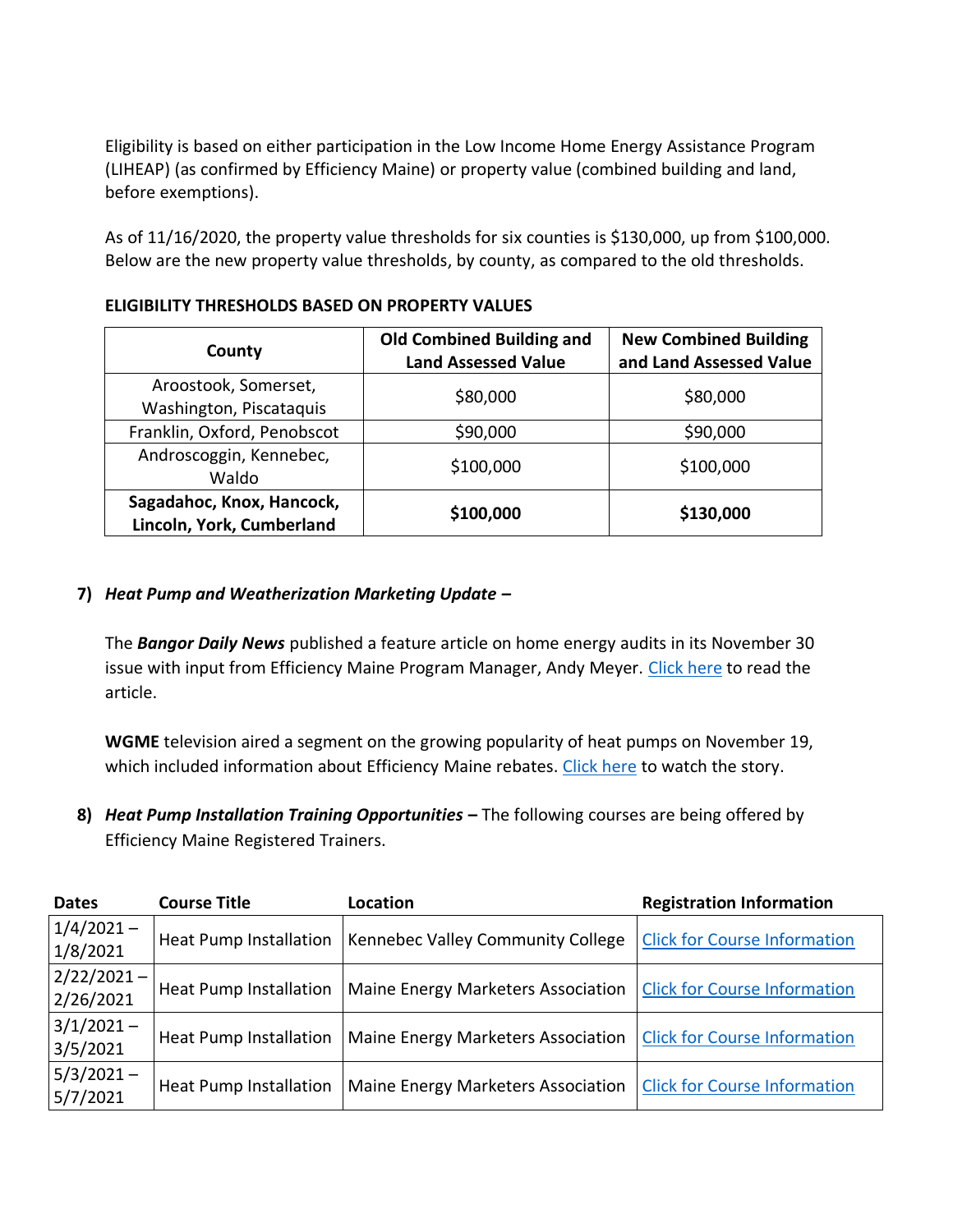- **9)** *Fact of the Month* **–** The Maine Climate Council released its report *[Maine Won't Wait: A Four-](https://climatecouncil.maine.gov/future/sites/maine.gov.future/files/inline-files/MaineWontWait_December2020.pdf)[Year Plan for Climate Action,](https://climatecouncil.maine.gov/future/sites/maine.gov.future/files/inline-files/MaineWontWait_December2020.pdf)* which outlines data-driven outcomes to achieve ambitious emissions reductions goals — a 45% reduction by 2030 and 80% by 2050. Increased heat pump adoption and accelerated weatherization efforts are among the Plan's top priorities. [Click here](https://climatecouncil.maine.gov/future/sites/maine.gov.future/files/inline-files/MaineWontWait_December2020.pdf) to learn more.
- **10)** *Tip From the Field –* Our inspectors have heard that some Residential Registered Vendors visit customers after their upgrades are complete. This can be a good way to increase customer satisfaction, and ask for referrals.
- **11)** *Rebate Processing Tip –* Making sure to record a phone number allows our customer service team to talk with the homeowner to work through a problematic claim. Without a phone number the customer service team will send a letter, which will result in a delayed rebate check.
- **12)** *November Loans up 20% Year-Over-Year and Year-to-Date Loans are up 21% –* If you don't already have a loan portal ID and password, you can reach our financial services provider (NEIF) by calling our Call Center (866-376-2463).

#### **PROGRAM RESULTS**



#### **Energy Loans**

FY2020 FY2021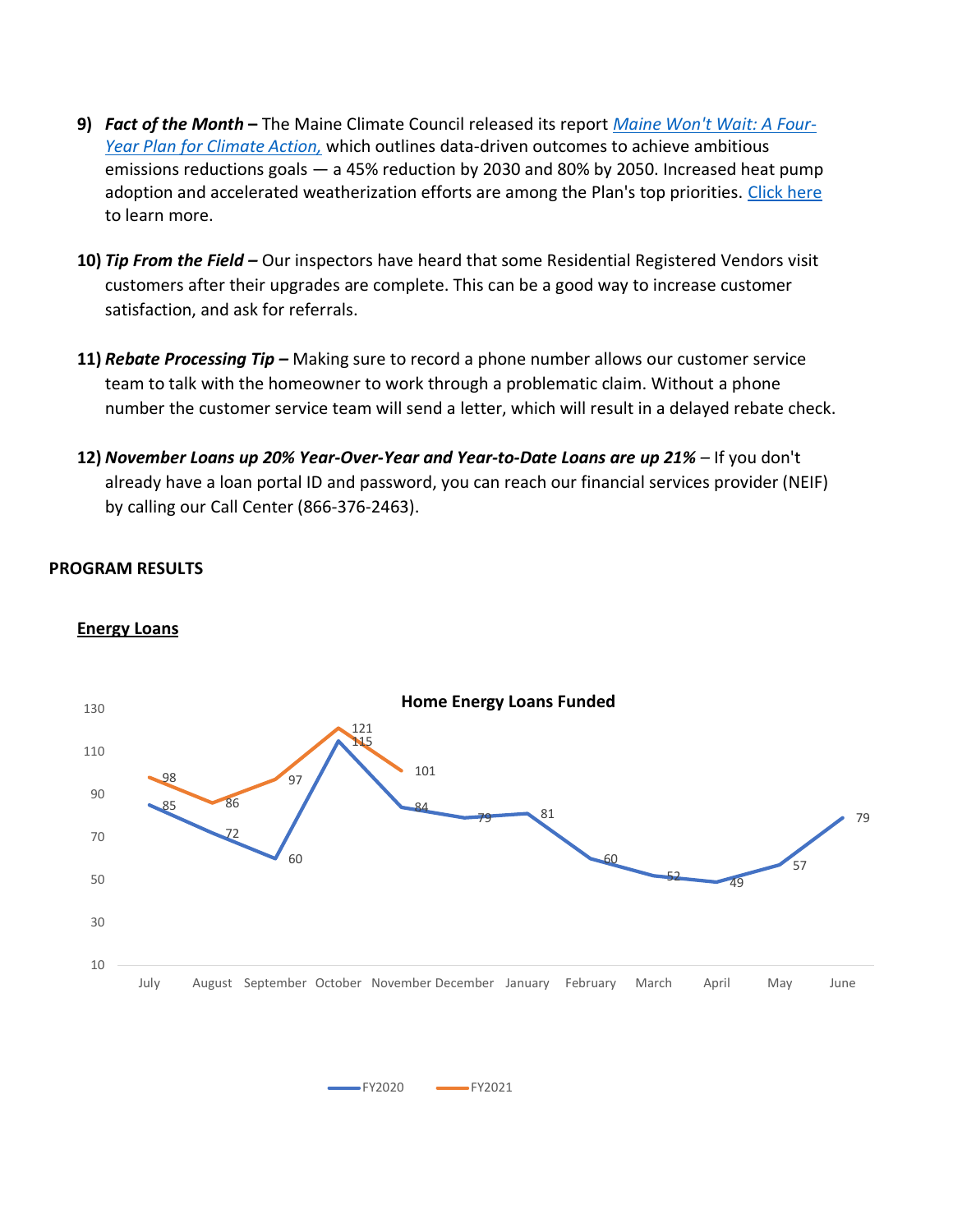## **Home Energy Savings Program (HESP)**



**HESP Number of Rebates - Last 12 Months**

|  |  | HESP Number of Rebates - Last 12 Months (DETAILS) |  |  |  |
|--|--|---------------------------------------------------|--|--|--|
|--|--|---------------------------------------------------|--|--|--|

|                | <b>HESP Rebate</b>               | 2019           |               | 2020  |       |     |                |     |       |       |       |       | <b>Total</b> |        |
|----------------|----------------------------------|----------------|---------------|-------|-------|-----|----------------|-----|-------|-------|-------|-------|--------------|--------|
| #              | <b>Type</b>                      | <b>Dec</b>     | Jan           | Feb   | Mar   | Apr | May            | Jun | Jul   | Aug   | Sep   | Oct   | Nov          |        |
| $\mathbf{1}$   | Heat Pumps -<br>1st Indoor Units | 603            | 458           | 504   | 588   | 333 | 499            | 477 | 956   | 1,244 | 1,468 | 1,750 | 1,184        | 10,064 |
| $\overline{2}$ | Heat Pumps -<br>2nd Indoor Units | 337            | 289           | 247   | 323   | 168 | 248            | 218 | 440   | 550   | 698   | 875   | 610          | 5,003  |
| 3              | Air Sealing                      | 114            | 137           | 109   | 113   | 46  | 31             | 20  | 38    | 67    | 58    | 129   | 107          | 969    |
| 4              | <b>Attic Insulation</b>          | 86             | 125           | 92    | 94    | 49  | 33             | 26  | 29    | 67    | 57    | 112   | 83           | 853    |
| 5              | <b>Basement</b><br>Insulation    | 63             | 103           | 62    | 64    | 34  | 21             | 22  | 24    | 41    | 45    | 101   | 78           | 658    |
| 6              | Wall Insulation                  | 20             | 26            | 27    | 28    | 22  | 13             | 11  | 14    | 24    | 17    | 38    | 23           | 263    |
| 7 <sub>1</sub> | Geothermal HP                    | $\overline{2}$ | 5             | 5     | 7     | 4   | 1              | 1   | 1     |       | 0     | 4     | 1            | 32     |
| 8              | Pellet Boiler                    | 12             | 6             | 7     | 2     |     | $\overline{2}$ | 3   | 5     | 8     | 3     | 4     | 11           | 64     |
|                | <b>Total</b>                     |                | $1,237$ 1,149 | 1,053 | 1,219 | 657 | 848            | 778 | 1,507 | 2,002 | 2,346 | 3,013 | 2,097        | 17,906 |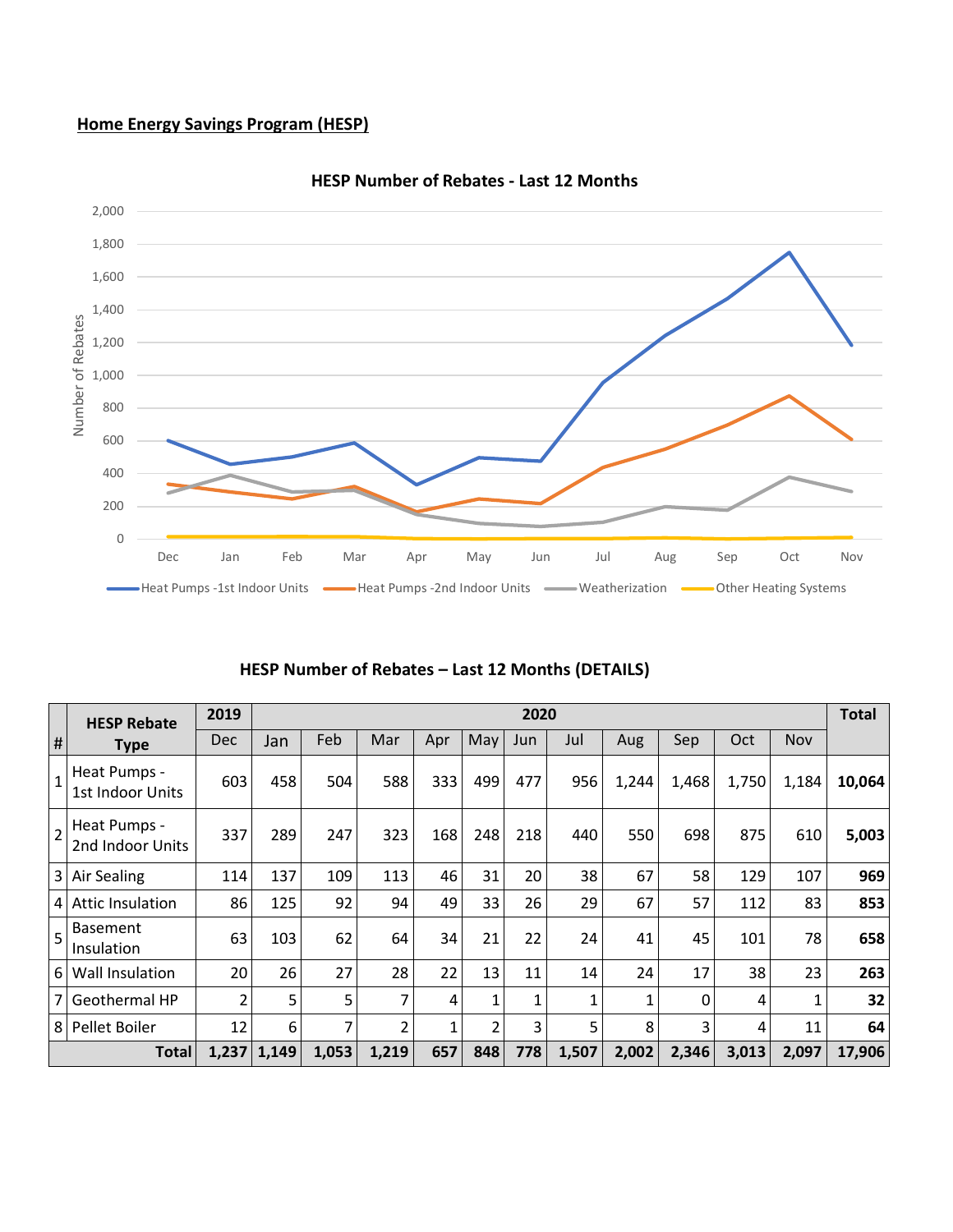

#### **Fiscal Year To Date Rebate Comparisons**

## **Fiscal Year-to-Date Rebate Comparisons (DETAILS)**

| #              | <b>HESP Rebate Type</b>         | <b>FYTD 15</b> | <b>FYTD 16</b> | <b>FYTD 17</b> | <b>FYTD 18</b> | FYTD <sub>19</sub> | <b>FYTD 20</b> | <b>FYTD 21</b> |
|----------------|---------------------------------|----------------|----------------|----------------|----------------|--------------------|----------------|----------------|
| 1              | Heat Pumps - 1st Indoor Units   | 3,813          | 2,677          | 2,442          | 2,641          | 2,473              | 3,300          | 6,602          |
| $\overline{2}$ | Heat Pumps - 2nd Indoor Units   | 0              | 0              | 279            | 1,204          | 1,198              | 1,430          | 3,173          |
| 3              | Air Sealing                     | 895            | 683            | 495            | 386            | 418                | 449            | 399            |
| 4              | Attic Insulation                | 380            | 389            | 350            | 265            | 306                | 378            | 348            |
| 5              | <b>Basement Insulation</b>      | 306            | 218            | 176            | 144            | 222                | 315            | 289            |
| 6              | Wall Insulation                 | 77             | 86             | 100            | 73             | 126                | 130            | 116            |
|                | Geothermal HP                   | 34             | 26             | 28             | 8              | 6                  | 9              |                |
| 8              | Pellet Boiler                   | 172            | 42             | 35             | 32             | 19                 | 23             | 31             |
|                | <b>Total Measures Installed</b> | 5,677          | 4,121          | 3,905          | 4,753          | 4,768              | 6,034          | 10,965         |

#### **Low Income Program**



## **Rebates for Low- and Moderate-Income (LMI) Mainers**